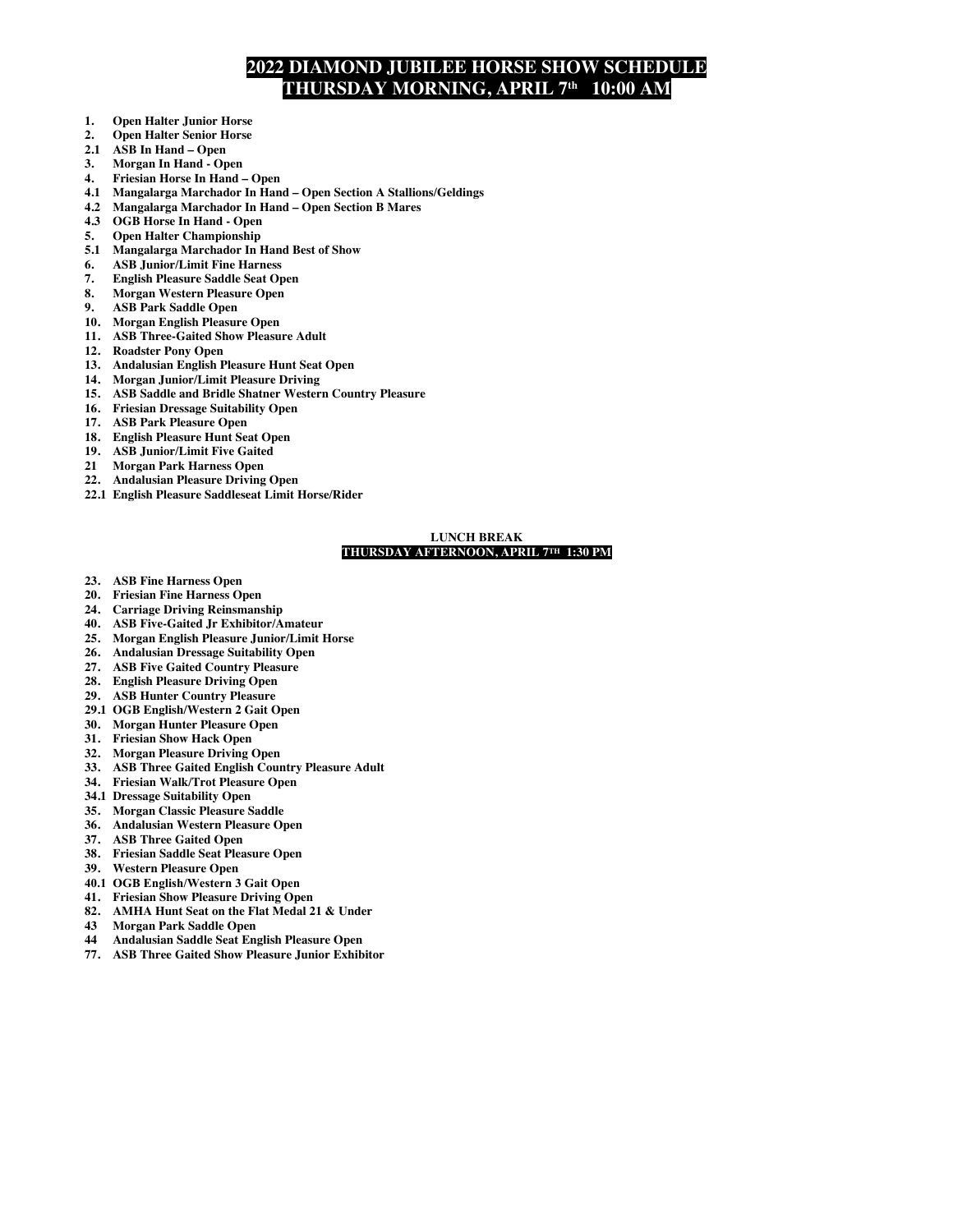## **FRIDAY MORNING, APRIL 8TH 10:00 AM**

- **45 Carriage Pleasure Driving – Working**
- **45.1 OGB English/Western 2 Gait Stallions/Geldings**
- **46 Andalusian Western Pleasure Jr/Amateur**
- **47 ASB Five Gaited Show Pleasure**
- **48 Morgan Hunter Pleasure Ladies**
- **49 English Pleasure Hunt Seat Junior Exhibitor**
- **50 Friesian Park Saddle Open**
- **51 ASB Junior/Limit Park Pleasure Open**
- **52 Friesian Western Pleasure Open**
- **53 Morgan Park Saddle Junior Exhibitor/Amateur**
- **54. ASB Western Country Pleasure**
- **55. Andalusian Show Hack Open**
- **56. Roadster Pony Under Saddle**
- **57. Morgan Western Pleasure – Ladies**
- **57.1 OGB English/Western 2 Gait Ladies to Ride**
- **58. ASB Park Saddle Amateur**
- **59. Friesian Walk/Trot Pleasure Jr/Amateur**
- **60. Saddle Seat Equitation Adult**
- **61. Friesian Saddle Seat Pleasure Jr/Amateur**
- **62. Andalusian English Pleasure Hunt Seat Jr/Amateur**
- **63. AMHA Western Seat Medal 21 & Under**
- **64. English Pleasure Saddle Seat Junior Exhibitor**
- **65. Friesian Dressage Hack Open**
- **65.1 Dressage Suitability Jr/Amateur**

### **LUNCH BREAK FRIDAY AFTERNOON, APRIL 8TH 1:30 PM**

- **66. ASB Fine Harness Amateur**
- **67. Andalusian Heritage Tack and Attire Open**
- **71. ASB Three Gaited Jr Exhibitor/Amateur**
- **68. Morgan English Pleasure Jr/Amateur**
- **69. Hackney Pony Pleasure Driving Open**
- **70. Academy Pleasure Driving**
- **72. Western Pleasure Jr Exhibitor/Amateur**
- **73. Andalusian Dressage Suitability Jr/Amateur**
- **74. Walk/Trot Pleasure Jr./Amateur – Any Breed**
- **75. Morgan Classic Pleasure Driving**
- **76. Friesian Hunter Pleasure Open**
- **78. Morgan Classic Pleasure Saddle Junior Exhibitor**
- **79. ASB Country Pleasure Driving**
- **79.1 OGB English/Western Two Gait Mares**
- **80. Friesian Saddle Seat Country Pleasure Open**
- **81. ASB Three Gaited English Country Pleasure Jr. Exhibitor**
- **42. Morgan Hunt Seat Equitation 17 & Under**
- **83. Andalusian Saddle Seat English Pleasure Jr/Amateur**
- **84. ASB Show Pleasure Driving Open**
- **85. Morgan Western Pleasure Jr/Amateur**
- 
- **86. Saddle & Bridle ASB Hunter Pleasure 87. AMHA Saddle Seat Medal 21 & Under**
- **89. Andalusian Dressage Hack Open**
- **90. ASB Five Gaited Open**
- **90.1 \$500 Diamond Jubilee Racers Derby**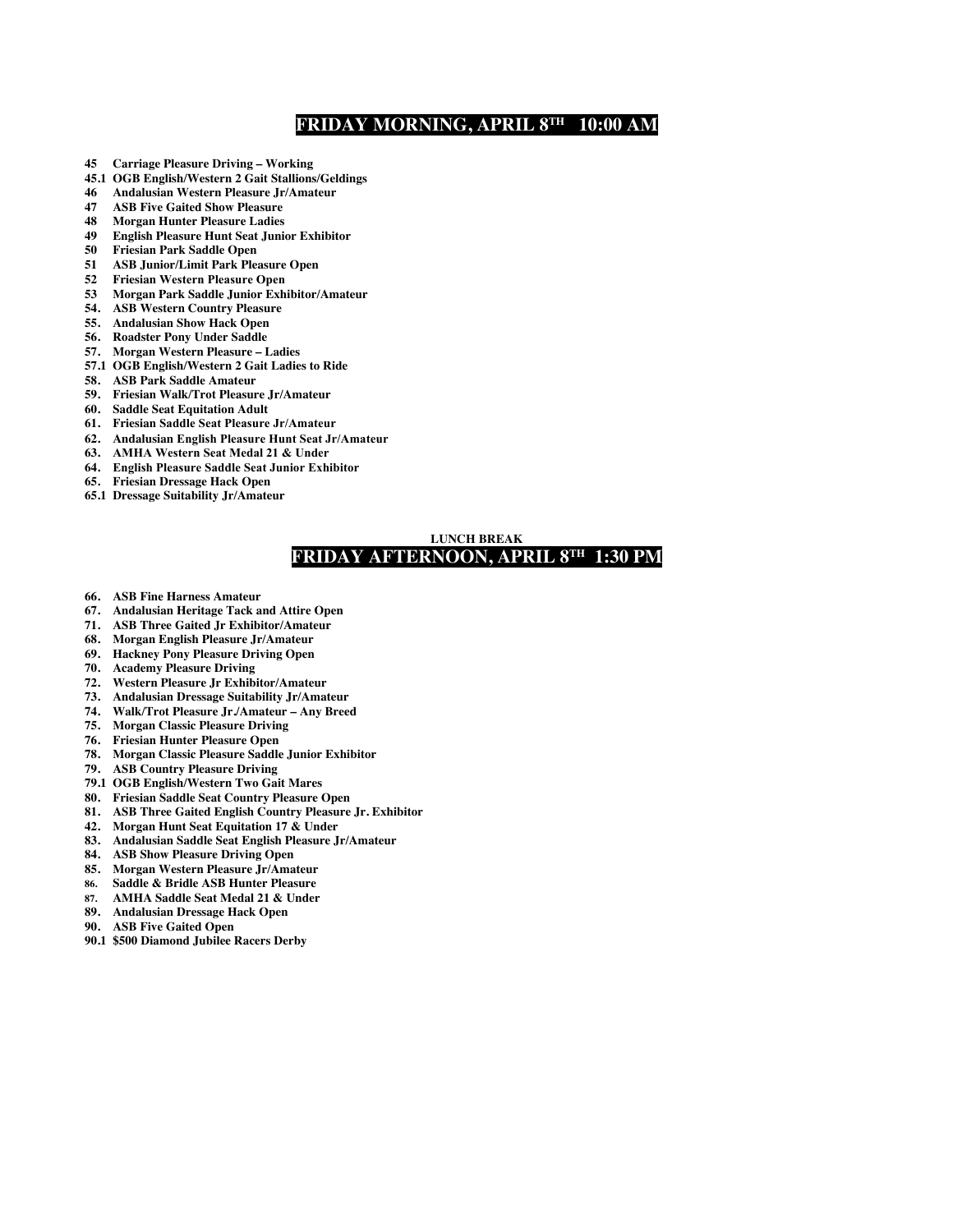## **SATURDAY MORNING APRIL 9TH 9:00 AM**

- **91. Morgan Western Equitation 17 & Under**
- **91.1 OGB English/Western Three Gait Stallions/Geldings**
- **92. Academy Pleasure Driving Championship**
- **93. Roadster Pony Open Championship**
- **94. Andalusian English Pleasure Hunt Seat Open Championship**
- **95. Morgan Park Harness Open Championship**
- **96. Western Pleasure Junior/Limit Horse**
- **97. ASB Hunter Country Pleasure Championship**
- **98. \$250 English Pleasure Driving Open Stake**
- **99. Morgan Hunter Pleasure Junior Exhibitor/Amateur**
- **100. Walk/Trot Equitation 12 & Under**
- **102. Saddle Seat Equitation 13 & Under**
- **103. Andalusian Dressage Suitability Open Championship**
- **104. Morgan Walk/Trot Pleasure 11 & Under**
- **105. Academy Walk/Trot Equitation12 & Under**
- **106. English Pleasure Hunt Seat Amateur**
- **107. Friesian Dressage Suitability Open Championship**
- **101. ASB Three Gaited Show Pleasure Adult Championship**
- **108. Academy Walk/Trot Showmanship 12 & Under**
- **109. ASB Western Country Pleasure Championship**
- **110. Saddle Seat Equitation Ages 14 – 17**
- **110.1 OGB English/Western 3 Gait Ladies to Ride**
- **111. Friesian Saddle Seat Pleasure Open Championship**
- **112. Morgan English Pleasure Open Championship**
- **113. ASB Park Saddle Open Championship**
- **114. Academy Walk/Trot Equitation 8 & Under**
- **115. Morgan Saddle Seat Equitation 17 & Under 116. Morgan Western Pleasure Junior Horse**
- **117. Andalusian Show Hack Jr/Amateur**
- **118. Academy Walk/Trot Showmanship 8 & Under**
- **88. English Pleasure Saddle Seat Amateur**

**LUNCH BREAK**

### **SATURDAY AFTERNOON, APRIL 9TH 1:00 PM**

*Grand Marshal Ceremony*

- **119. Lead Line**
- **120. Walk/Trot Equitation Leadline – 10 & Under**
- **121. Parade Horse Open**
- **122. ASB Fine Harness Open Championship**
- **123. Fantasy Costume Open**
- **124. Morgan Walk/Trot Equitation 11 & Under**
- **125. Concours d'Elegance**
- **126. Friesian Fine Harness Open Championship**
- **127. Andalusian Pleasure Driving Open Championship**
- **128. Morgan Hunter Pleasure Open Championship**
- **147. ASB Five Gaited Jr Exhibitor/Amateur Championship**
- **130. Walk/Trot Pleasure 12 & Under**
- **131. ASB Three Gaited Open Championship**
- **132. Morgan Western Pleasure Open Championship**
- **133. Friesian Walk/Trot Pleasure Open Championship**
- **134. Academy WTC Equitation 17 & Under**
- **135. Andalusian Dressage Hack Jr/Amateur**
- **136. ASB Three Gaited English Country Pleasure Adult Championship**
- **137. Academy WTC Showmanship 17 & Under**
- **137.1 OGB English/Western 3 Gait Mares**
- **138. Morgan Pleasure Driving Open Championship**
- **138.1 Dressage Suitability Open Championship**
- **139. Friesian Show Hack Open Championship**
- **140. ASB Park Pleasure Junior/Limit Open Championship**
- **141. Andalusian Western Pleasure Open Championship**
- **142. UPHA Challenge Cup Riders 17 & Under**
- **143. Academy WTC Equitation Adult**
- **144. Friesian Show Pleasure Driving Open Championship**
- **145. Academy WTC Showmanship Adult**
- **146. Morgan Classic Pleasure Saddle Championship**
- **129. ASB Five Gaited Country Pleasure Championship**
- **148. UPHA Walk/Trot Challenge Cup Riders 10 & Under**
- **149. Morgan Park Saddle Open Championship**
- **150. Andalusian Saddle Seat English Pleasure Open Championship**
- **151. Morgan Hunt Seat Equitation 17 & Under Championship**
- **151.1 OGB Champagne Class**